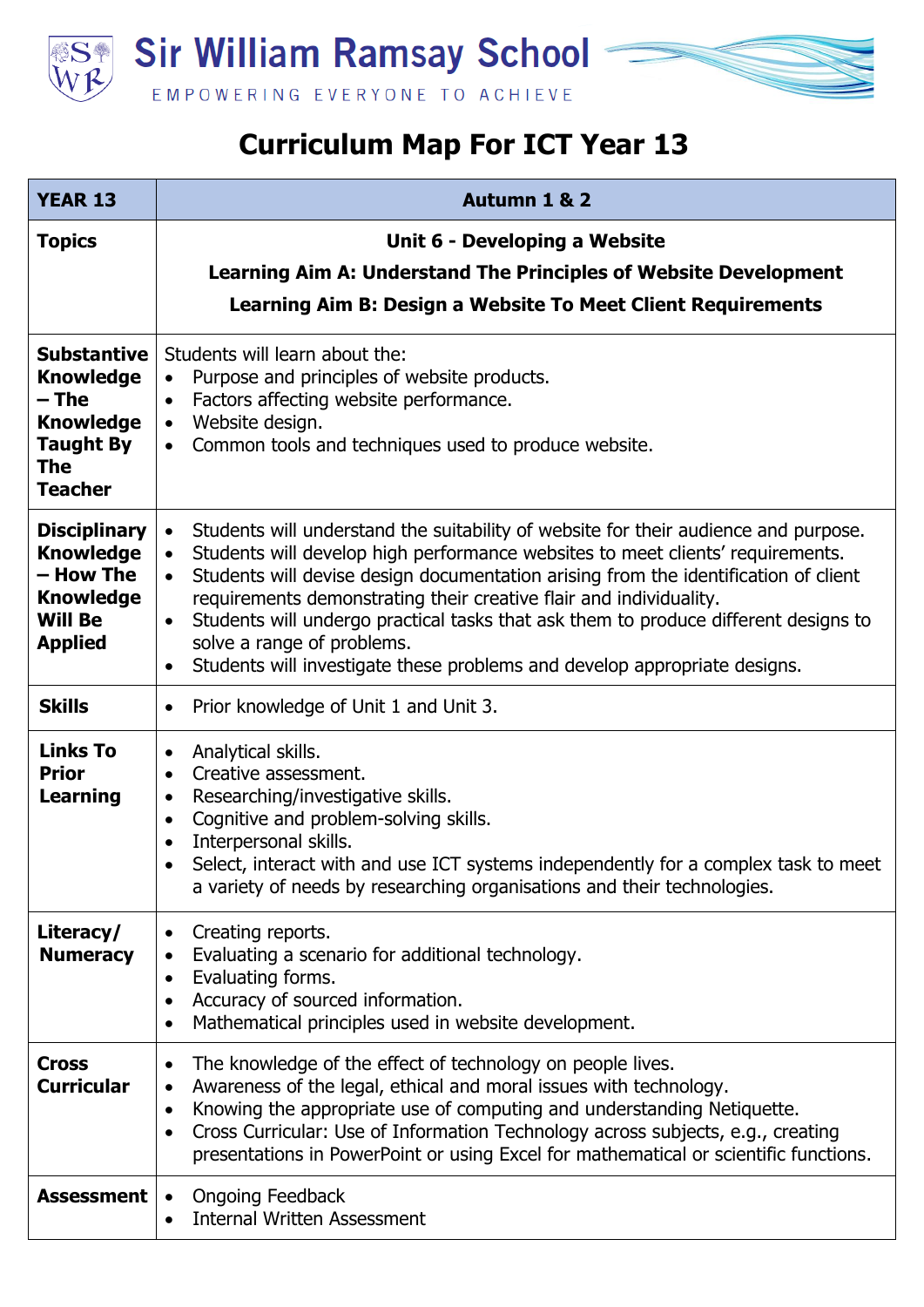| <b>YEAR 12</b>                                                                                                          | Spring 1 & 2                                                                                                                                                                                                                                                                                                                                                                                                                                                                                                                                                                                                                                                                                                                                                                                                                                                                                                                                                                                                                                                                                                                                                                                                                                                                                                                                                                                 |
|-------------------------------------------------------------------------------------------------------------------------|----------------------------------------------------------------------------------------------------------------------------------------------------------------------------------------------------------------------------------------------------------------------------------------------------------------------------------------------------------------------------------------------------------------------------------------------------------------------------------------------------------------------------------------------------------------------------------------------------------------------------------------------------------------------------------------------------------------------------------------------------------------------------------------------------------------------------------------------------------------------------------------------------------------------------------------------------------------------------------------------------------------------------------------------------------------------------------------------------------------------------------------------------------------------------------------------------------------------------------------------------------------------------------------------------------------------------------------------------------------------------------------------|
| <b>Topics</b>                                                                                                           | Unit 6 Developing a Website                                                                                                                                                                                                                                                                                                                                                                                                                                                                                                                                                                                                                                                                                                                                                                                                                                                                                                                                                                                                                                                                                                                                                                                                                                                                                                                                                                  |
|                                                                                                                         | Learning Aim C: Develop a Website to Meet Client Requirements                                                                                                                                                                                                                                                                                                                                                                                                                                                                                                                                                                                                                                                                                                                                                                                                                                                                                                                                                                                                                                                                                                                                                                                                                                                                                                                                |
| <b>Substantive</b><br><b>Knowledge</b><br>– The<br><b>Knowledge</b><br><b>Taught By</b><br><b>The</b><br><b>Teacher</b> | Students will learn about:<br>Client-side scripting languages.<br>Website development.<br>$\bullet$<br>Website review.<br>$\bullet$<br>• Website optimisation.<br>Skills, knowledge and behaviours.<br>$\bullet$                                                                                                                                                                                                                                                                                                                                                                                                                                                                                                                                                                                                                                                                                                                                                                                                                                                                                                                                                                                                                                                                                                                                                                             |
| <b>Disciplinary</b><br><b>Knowledge</b><br>– How The<br><b>Knowledge</b><br><b>Will Be</b><br><b>Applied</b>            | Students will embed original client-side scripts into web pages to provide more<br>$\bullet$<br>interactivity and improve the usability of the website.<br>Students will become familiar with the types of web-scripting languages such as<br>$\bullet$<br>Hypertext Markup Language (HTML), Cascading Style Sheets (CSS) and<br>JavaScript® and a simple text editor or rapid application development tools.<br>Students will understand the effective use of tools and techniques and be able to<br>upload files to a web server or host computer/device.<br>Students will test and evaluate their website and understand how to improve and<br>$\bullet$<br>optimised existing websites. Students will review and respond to outcomes,<br>including the use of feedback from others, e.g. IT professionals and users who can<br>provide feedback on the quality of the website and their suitability against the<br>original requirements.<br>Students will demonstrate their own behaviours and their impact on outcomes to<br>$\bullet$<br>include professionalism, etiquette, supporting others, timely and appropriate<br>leadership, accountability and individual responsibility.<br>Students will evaluate outcomes to help inform high-quality, justified<br>recommendations and decisions.<br>Students will evaluate the design and the website against the client requirements. |
| <b>Skills</b>                                                                                                           | Analytical skills.<br>٠<br>Creative assessment.<br>$\bullet$<br>Researching/investigative skills.<br>$\bullet$<br>Cognitive and problem-solving skills.<br>$\bullet$<br>Interpersonal skills.<br>$\bullet$<br>Select, interact with and use ICT systems independently for a complex task to meet<br>$\bullet$<br>a variety of needs by researching organisations and their technologies.                                                                                                                                                                                                                                                                                                                                                                                                                                                                                                                                                                                                                                                                                                                                                                                                                                                                                                                                                                                                     |
| <b>Links To</b><br><b>Prior</b><br><b>Learning</b>                                                                      | Knowledge of Unit 1 and Unit 3.<br>٠                                                                                                                                                                                                                                                                                                                                                                                                                                                                                                                                                                                                                                                                                                                                                                                                                                                                                                                                                                                                                                                                                                                                                                                                                                                                                                                                                         |
| Literacy/<br><b>Numeracy</b>                                                                                            | Creating reports.<br>$\bullet$<br>Evaluating a scenario for additional technology.<br>Evaluating forms.<br>$\bullet$<br>Accuracy of sourced information.<br>$\bullet$<br>Mathematical principles used in website development.                                                                                                                                                                                                                                                                                                                                                                                                                                                                                                                                                                                                                                                                                                                                                                                                                                                                                                                                                                                                                                                                                                                                                                |
| <b>Cross</b><br><b>Curricular</b>                                                                                       | The knowledge of the effect of technology on people lives.<br>$\bullet$<br>Awareness of the legal, ethical and moral issues with technology.<br>$\bullet$<br>Knowing the appropriate use of computing and understanding Netiquette.<br>$\bullet$<br>Cross Curricular: Use of Information Technology across subjects, e.g., creating<br>$\bullet$<br>presentations in PowerPoint or using Excel for mathematical or scientific functions.                                                                                                                                                                                                                                                                                                                                                                                                                                                                                                                                                                                                                                                                                                                                                                                                                                                                                                                                                     |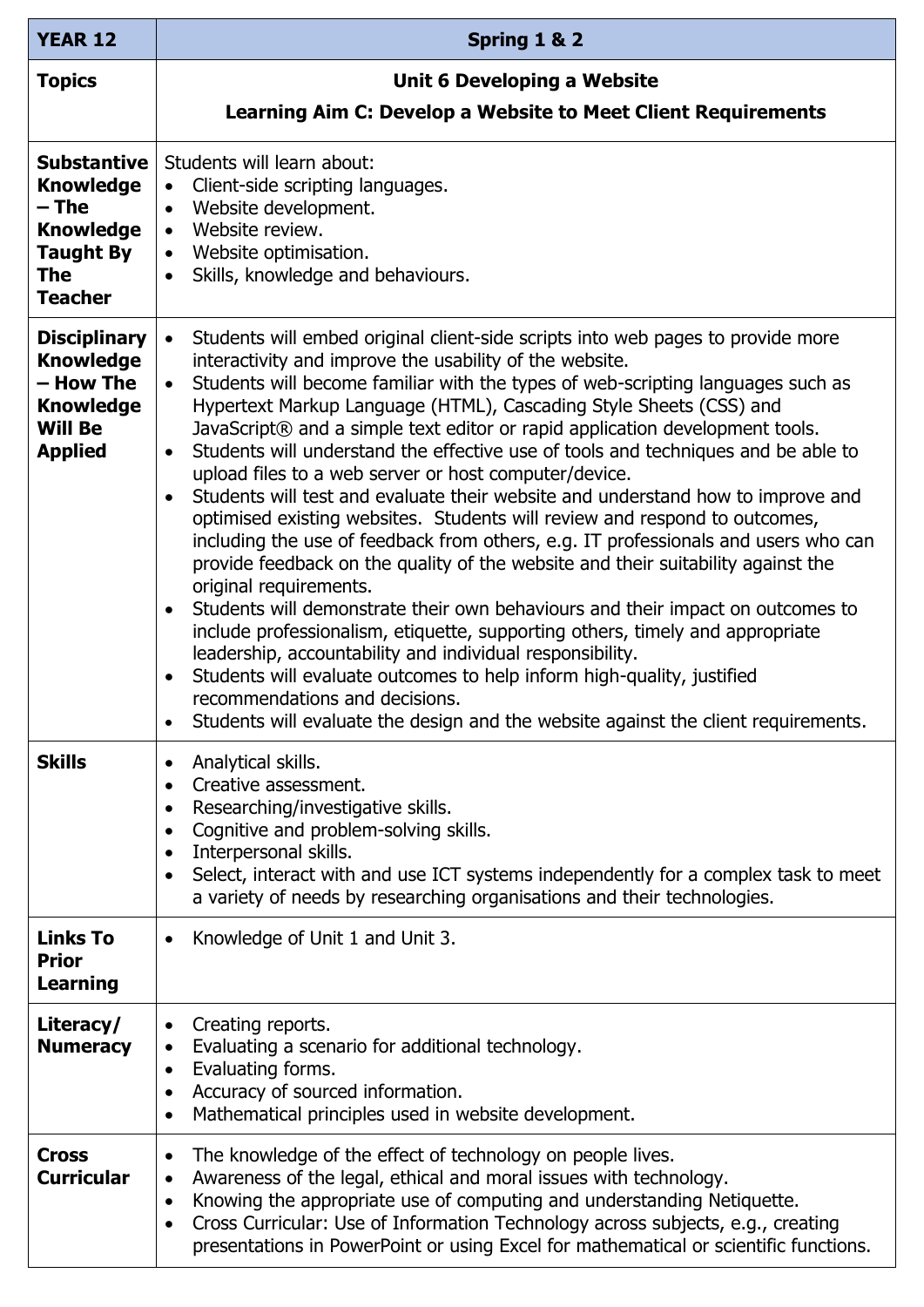|  | <b>Assessment   •</b> Ongoing Feedback |
|--|----------------------------------------|
|  | • Internal Written Assessment          |

| <b>YEAR 12</b>                                                                                               | <b>Summer 1</b>                                                                                                                                                                                                                                                                                                                                                                                                                                                                                                                                                                                                                                                                                                                                   |
|--------------------------------------------------------------------------------------------------------------|---------------------------------------------------------------------------------------------------------------------------------------------------------------------------------------------------------------------------------------------------------------------------------------------------------------------------------------------------------------------------------------------------------------------------------------------------------------------------------------------------------------------------------------------------------------------------------------------------------------------------------------------------------------------------------------------------------------------------------------------------|
| <b>Topics</b>                                                                                                | <b>Revision of:</b>                                                                                                                                                                                                                                                                                                                                                                                                                                                                                                                                                                                                                                                                                                                               |
|                                                                                                              | <b>Unit 1 - Information Technology System</b>                                                                                                                                                                                                                                                                                                                                                                                                                                                                                                                                                                                                                                                                                                     |
|                                                                                                              | Unit 2 - Creating Systems to Manage Information                                                                                                                                                                                                                                                                                                                                                                                                                                                                                                                                                                                                                                                                                                   |
| <b>Substantive</b><br><b>Knowledge</b><br>– The<br><b>Knowledge</b><br>Taught By<br>The<br><b>Teacher</b>    | Unit 1 Review:<br>Digital Devices in IT Systems<br>$\bullet$<br><b>Transmitting Data</b><br>$\bullet$<br>Issues Relating to Transmission of Data<br>$\bullet$<br><b>Operating Online</b><br>$\bullet$<br>Protecting Data and Information<br>$\bullet$<br>Impact of IT Systems<br>$\bullet$<br><b>Issues</b>                                                                                                                                                                                                                                                                                                                                                                                                                                       |
|                                                                                                              | Unit 2 Review:<br>The Purpose and Structure of Relational Database Management Systems<br>$\bullet$<br>Standard Methods and Techniques to Design Relational Database Solutions<br>$\bullet$<br>Creating a Relation Database Structure<br>$\bullet$<br>Evaluating a Database Development Project<br>$\bullet$                                                                                                                                                                                                                                                                                                                                                                                                                                       |
| <b>Disciplinary</b><br><b>Knowledge</b><br>– How The<br><b>Knowledge</b><br><b>Will Be</b><br><b>Applied</b> | Unit 1 Review:<br>Students show their understanding of the relationships between IT systems'<br>$\bullet$<br>hardware and software, the way systems work individually and together, the<br>relationship between the user and the system, use of IT systems' issues and their<br>impact on organisations and individuals.                                                                                                                                                                                                                                                                                                                                                                                                                          |
|                                                                                                              | Unit 2 Review:<br>Students will demonstrate knowledge of database development terminology,<br>standards, concepts and processes.<br>Students will apply knowledge and understanding of database development<br>terminology, standards, concepts and processes to create a software product to<br>meet a client brief.<br>Students will analyse information about database problems and data from test<br>٠<br>results to optimise the performance of a database solution.<br>Students will evaluate evidence to make informed judgements about the success of<br>$\bullet$<br>a database's design and performance.<br>Students will be able to develop a database solution to meet a client brief with<br>$\bullet$<br>appropriate justification. |
| <b>Skills</b>                                                                                                | Analytical skills.<br>$\bullet$<br>Creative assessment.<br>$\bullet$<br>Researching/investigative skills.<br>$\bullet$<br>Cognitive and problem-solving skills.<br>$\bullet$<br>Interpersonal skills.<br>$\bullet$<br>Select, interact with and use ICT systems independently for a complex task to meet<br>$\bullet$<br>a variety of needs by researching organisations and their technologies.                                                                                                                                                                                                                                                                                                                                                  |